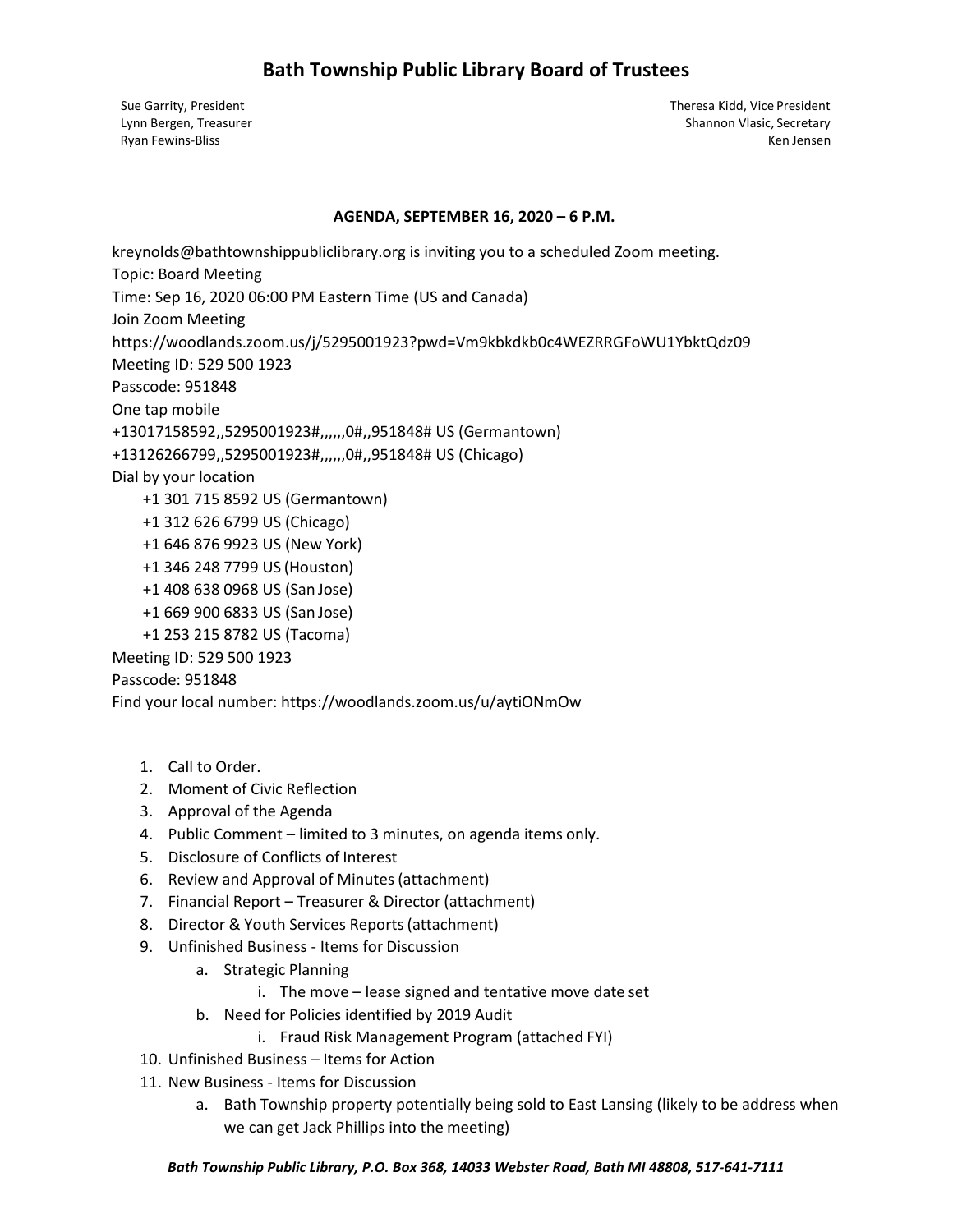# **Bath Township Public Library Board of Trustees**

Sue Garrity, President Theresa Kidd, Vice President Lynn Bergen, Treasurer Shannon Vlasic, Secretary Shannon Vlasic, Secretary Ryan Fewins-Bliss Ken Jensen (Kennedy State And Tensen and Tensen and Tensen and Tensen and Tensen and Tensen and Tensen and Tensen and Tensen and Tensen and Tensen and Tensen and Tensen and Tensen and Tensen and Tensen an

- 12. Items for Action
- 13. Public Comment Limited to 3 minutes
- 14. Board Member Comments
- 15. Adjournment

**Reminder: Next Meeting is October 21, 2020, 6 p.m.**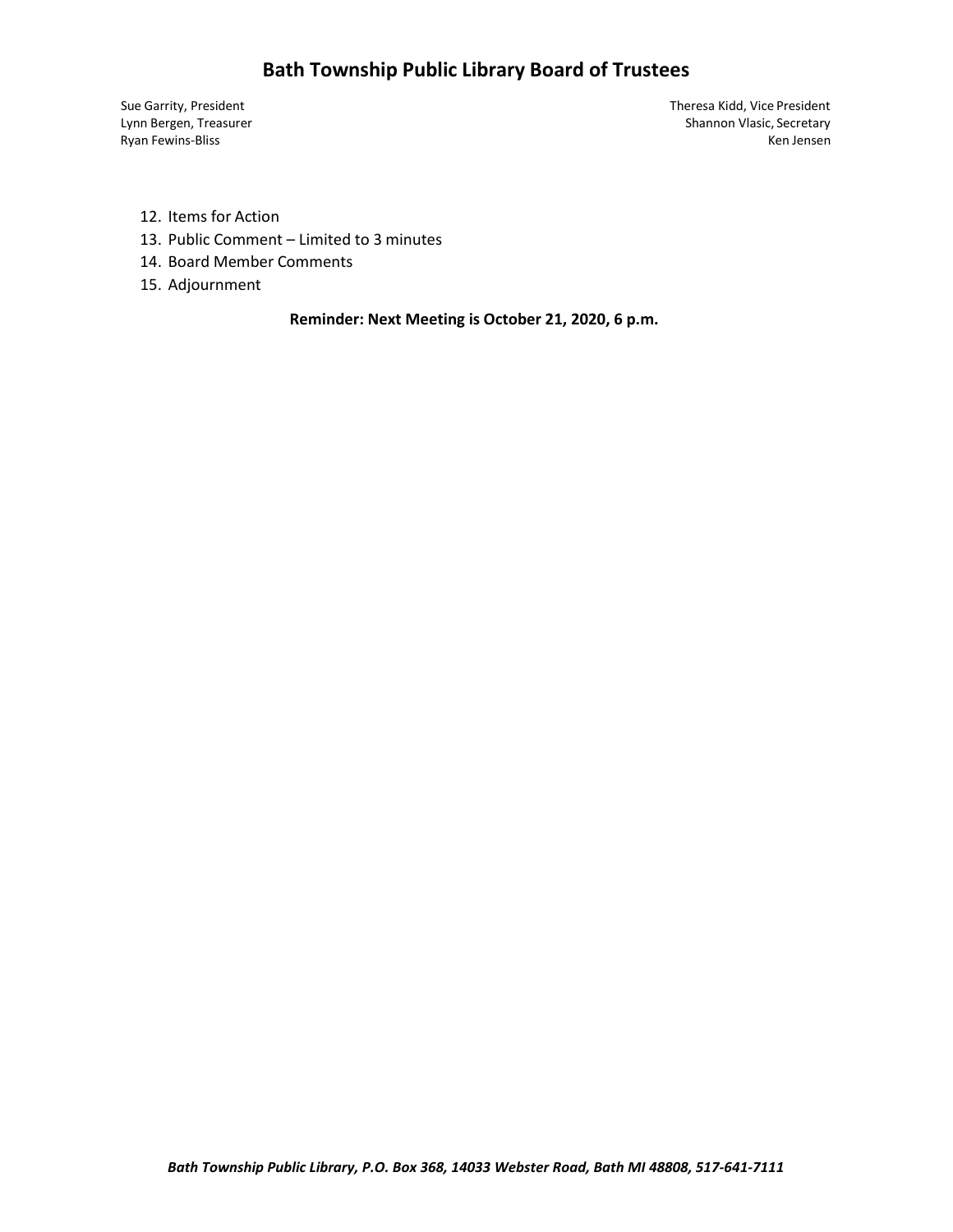# **Bath Township Public Library**

Meeting Minutes *Wednesday, August 19, 2020 (Remote Meeting via Zoom) Present:* (Board Members) Lynn Bergen, Ken Jensen, Shannon Vlasic, Theresa Kidd, Sue Garrity, Ryan Fewins-Bliss (Library Director & staff) Kristie Reynolds Public: Audrey Barton *Next meeting:* Wednesday September 16, 2020 @ 6:00pm

## **I. Regular Business**

- a. Meeting called to order at 6:01pm
- b. Moment of civic reflection.
- c. Theresa moves to approve the agenda as presented, Ken  $2^{nd}$ , all in favor.
- d. Public comment on agenda items: none.
- e. Disclosures of conflict of interest: none.
- f. Shannon moves to approve the minutes as adjusted, Theresa  $2^{nd}$ , all in favor.

## **II. Financial Report**

Attached. Treasurers report, Lynn went through everything and everything is good. Spending through July (58% of budget year) is under revenue. Lease increasing \$36,000 / year and we will have an additional \$9,000 for the three months this year. New lease amount is roughly \$3,800 / month. May need a brief budget workshop around October to discuss Kristie's proposal for 2021 budget. We can adjust FY2020 budget at each meeting. Discuss further at October meeting. We should do our best to have this cleaned up by the time Shannon and Ryan leave. We have Sept, Oct., and Nov. (18th) meetings to get this done. Ryan moves to approve financial report, Ken 2<sup>nd</sup>, all in favor.

## **III. Director's & Youth Services Reports**

Attached. Scheduling going well. Summer reading program is winding down. Received a \$1,000 grant for board gaming. Carrie putting together "no touch" gifts for community outreach. Received \$3,500 grant for PPE (\$500) and digital inclusion; ex: hotspots, tablets, laptops, kindle fires (\$3,000.) Working on packing for the move! Yay!

## **IV. Unfinished Business**

a. Strategic Planning;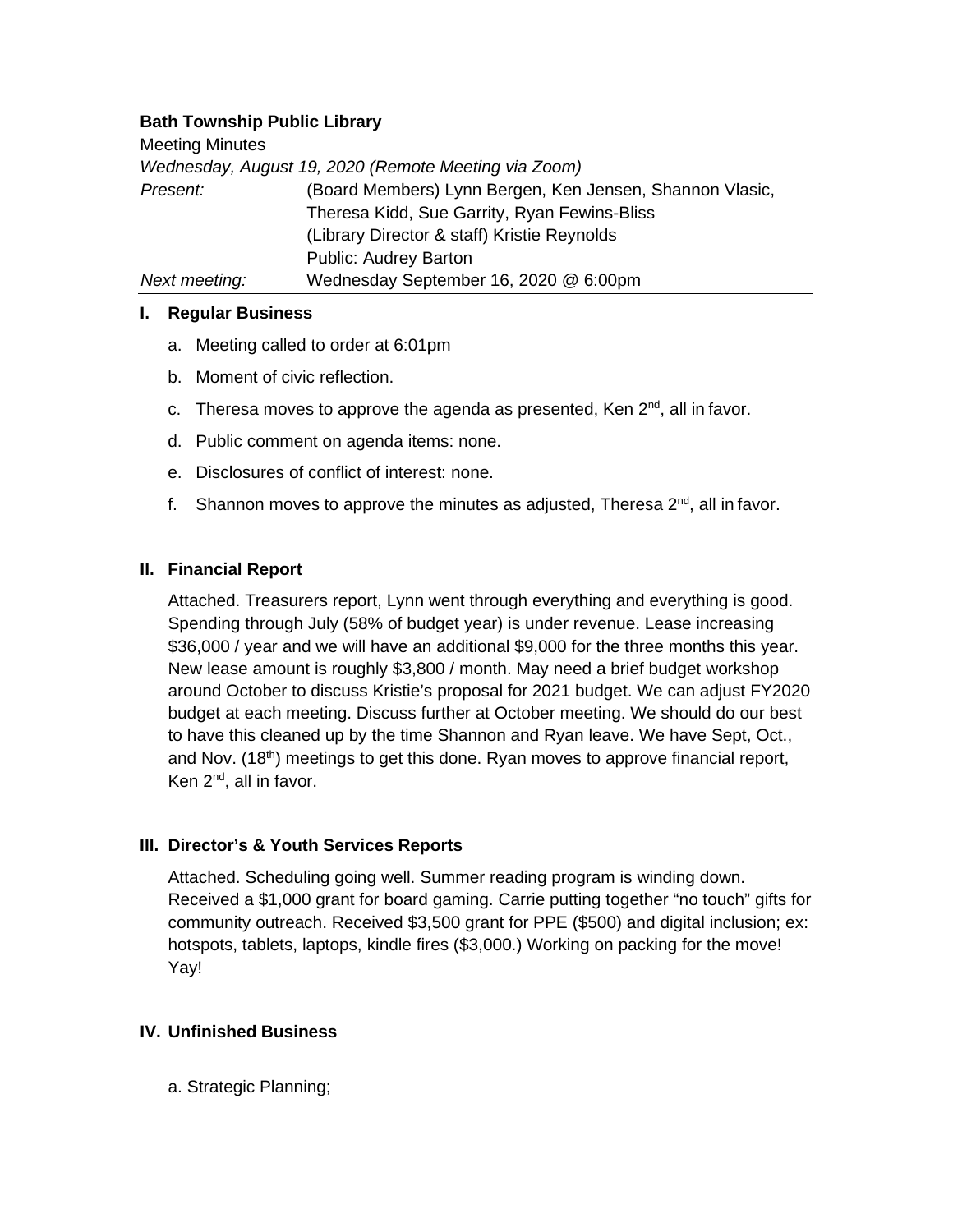- i. The move; lease was signed. Move-in date will be in October.
- ii. Donors; Kristie is going to run some things by the Friends group for fundraising ideas. Figuring out how to do a tour / open house. Virtual?
- iii. Library info in surrounding public areas;
- b. Policies;
	- i. Fraud Risk Management Policy; review at a later date.

# **V. New Business – Items for Discussion**

a. None.

## **VI. Items for Action:**

a. None.

# **VII.Closing**

- a. Public Comment: None.
- b. Board Member Comment: Theresa; Read local article about libraries being source of wireless connection. We were listed in article. Ryan; We should start discussing the move publicly so community is aware.
- c. Shannon moves to adjourn the meeting, Ken  $2^{nd}$ , all in favor.

Meeting adjourned at 6:49pm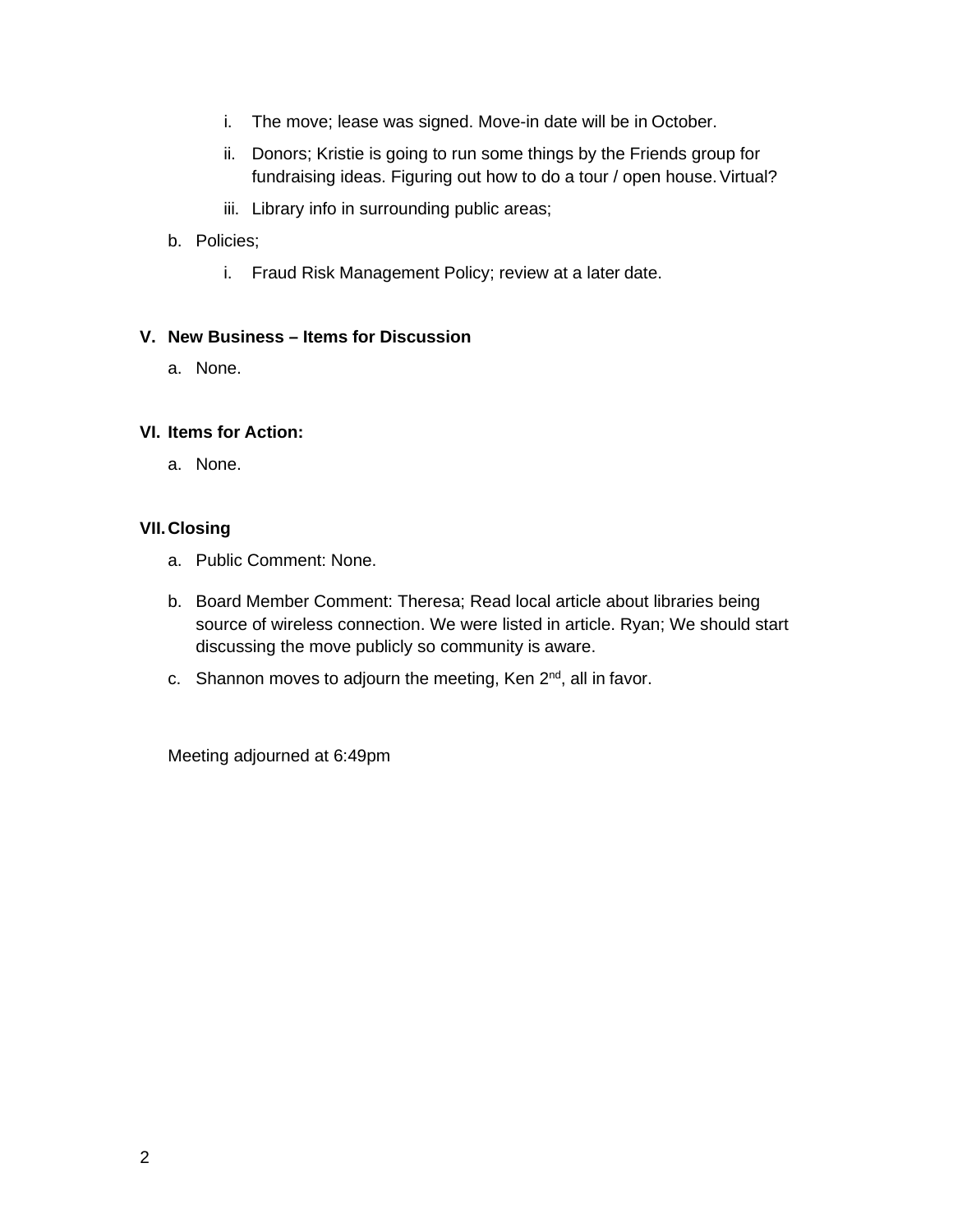# **Bath Township Public Library Budget vs. Actuals: Budget FY 2020 - FY20 P&L**

**January - December 2020**

|                                     |               | <b>Total</b> |               |                       |                 |             |
|-------------------------------------|---------------|--------------|---------------|-----------------------|-----------------|-------------|
|                                     | <b>Actual</b> |              | <b>Budget</b> | over Budget Remaining |                 | % of Budget |
| <b>Income</b>                       |               |              |               |                       |                 |             |
| 4000 Donation                       |               | 380.95       | 2,500.00      | $-2,119.05$           | 2,119.05        | 15.24%      |
| 4100 Grant Income                   |               | 2,000.00     | 5,000.00      | $-3,000.00$           | 3,000.00        | 40.00%      |
| 4200 State Aid                      |               | 9,285.22     | 4,600.00      | 4,685.22              | $-4,685.22$     | 201.85%     |
| 4300 Tax Revenue                    |               | 289,652.89   | 298,000.00    | $-8,347.11$           | 8,347.11        | 97.20%      |
| 4500 Penal Fines                    |               | 47,428.67    | 60,000.00     | $-12,571.33$          | 12,571.33       | 79.05%      |
| <b>4600 Service Fees</b>            |               | 394.76       | 1,200.00      | $-805.24$             | 805.24          | 32.90%      |
| 4700 Interest                       |               | 82.76        | 45.00         | 37.76                 | $-37.76$        | 183.91%     |
| 4710 Dividend                       |               | 48.00        |               | 48.00                 | $-48.00$        |             |
| 4910 Miscellaneous                  |               |              | 200.00        | $-200.00$             | 200.00          | 0.00%       |
| <b>Total Income</b>                 | \$349,273.25  |              | \$371,545.00  | $-$22,271.75$         | \$22,271.75     | 94.01%      |
| <b>Gross Profit</b>                 | \$349,273.25  |              | \$371,545.00  | -\$ 22,271.75         | \$22,271.75     | 94.01%      |
| <b>Expenses</b>                     |               |              |               |                       |                 |             |
| <b>6000 Capital Expenses</b>        |               | 11,395.29    | 3,000.00      | 8,395.29              | $-8,395.29$     | 379.84%     |
| <b>6010 Collection Acquisitions</b> |               | 22,842.70    | 31,450.00     | $-8,607.30$           | 8,607.30        | 72.63%      |
| 6020 Library Programming            |               | 6,579.79     | 13,000.00     | $-6,420.21$           | 6,420.21        | 50.61%      |
| 6030 Miscellaneous Expense          |               |              | 2,000.00      | $-2,000.00$           | 2,000.00        | 0.00%       |
| 6200 Advertising & Marketing        |               | 5,155.92     | 8,150.00      | $-2,994.08$           | 2,994.08        | 63.26%      |
| <b>6310 Contractual Services</b>    |               | 18,229.06    | 33,000.00     | $-14,770.94$          | 14,770.94       | 55.24%      |
| 6320 Legal & Professional Services  |               | 1,200.00     | 7,000.00      | $-5,800.00$           | 5,800.00        | 17.14%      |
| 6400 Payroll                        |               | 83,436.09    | 144,000.00    | -60,563.91            | 60,563.91       | 57.94%      |
| 6410 Payroll Taxes/Benefits         |               | 11,034.21    | 19,000.00     | $-7,965.79$           | 7,965.79        | 58.07%      |
| 6430 Benefits                       |               | 10,427.74    | 16,000.00     | $-5,572.26$           | 5,572.26        | 65.17%      |
| 6500 Bank Charges & Fees            |               | 35.95        | 250.00        | $-214.05$             | 214.05          | 14.38%      |
| 6510 Insurance                      |               | 525.00       | 4,000.00      | $-3,475.00$           | 3,475.00        | 13.13%      |
| 6540 Membership                     |               | 5,673.61     | 8,420.00      | $-2,746.39$           | 2,746.39        | 67.38%      |
| 6550 Office Supplies & Software     |               | 2,936.29     | 9,000.00      | $-6,063.71$           | 6,063.71        | 32.63%      |
| 6560 Professional Development       |               | 447.00       | 4,000.00      | $-3,553.00$           | 3,553.00        | 11.18%      |
| 6580 Rent & Lease                   |               | 7,132.46     | 11,000.00     | $-3,867.54$           | 3,867.54        | 64.84%      |
| 6590 Repairs & Maintenance          |               | 66,654.63    | 10,700.00     | 55,954.63             | $-55,954.63$    | 622.94%     |
| 6620 Technology                     |               | 2,266.29     | 10,500.00     | $-8,233.71$           | 8,233.71        | 21.58%      |
| 6630 Travel                         |               | 1,769.47     | 6,000.00      | $-4,230.53$           | 4,230.53        | 29.49%      |
| 6640 Utilities & Internet           |               | 4,959.53     | 7,500.00      | $-2,540.47$           | 2,540.47        | 66.13%      |
| <b>Total Expenses</b>               | \$262,701.03  |              | \$347,970.00  | -\$85,268.97          | \$85,268.97     | 75.50%      |
| <b>Net Operating Income</b>         | \$            | 86,572.22    | \$23,575.00   | \$<br>62,997.22       | $-$ \$62,997.22 | 367.22%     |
| <b>Net Income</b>                   | \$            | 86,572.22    | \$23,575.00   | \$<br>62,997.22       | -\$62,997.22    | 367.22%     |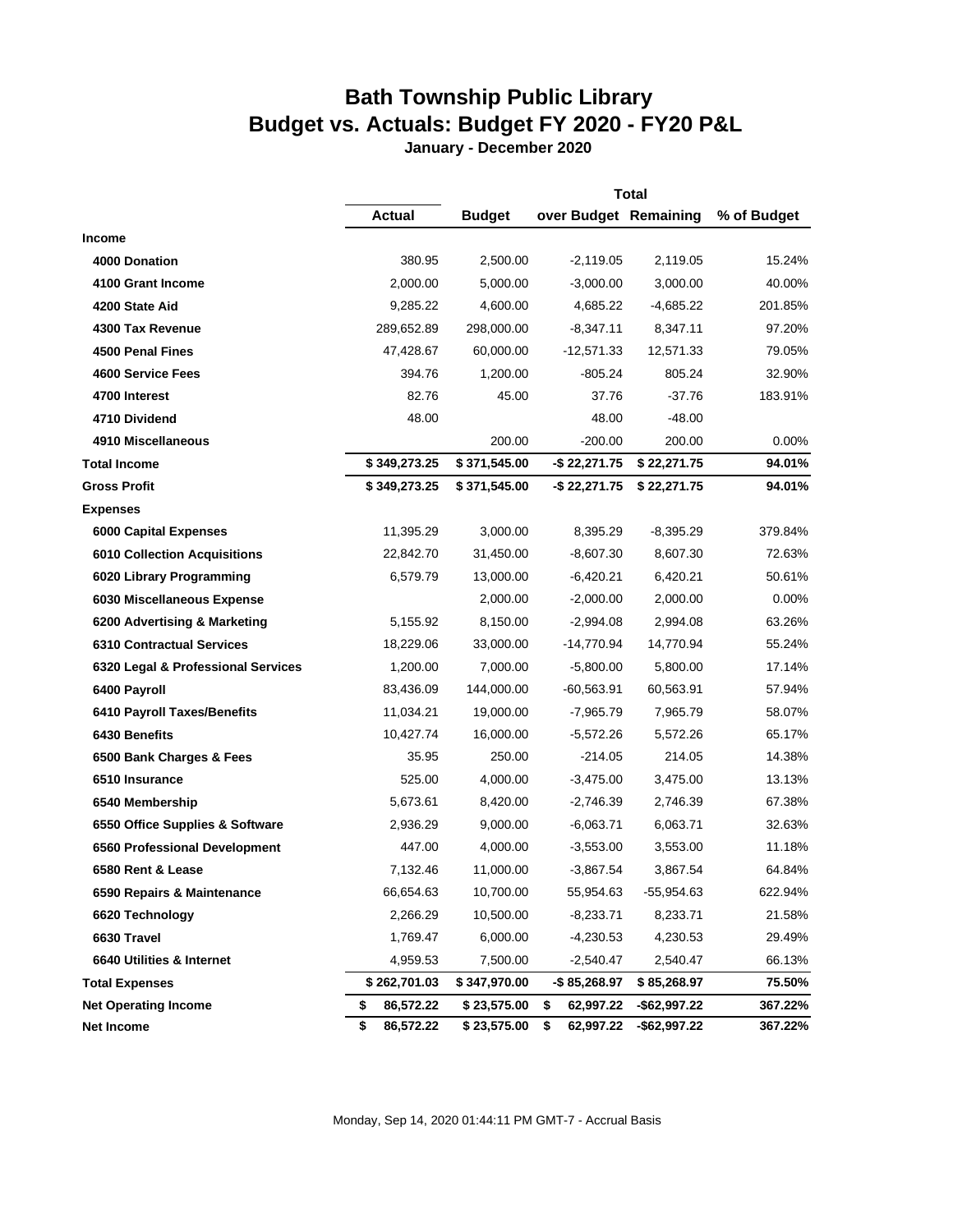$\overline{\phantom{0}}$ - $\overline{\phantom{a}}$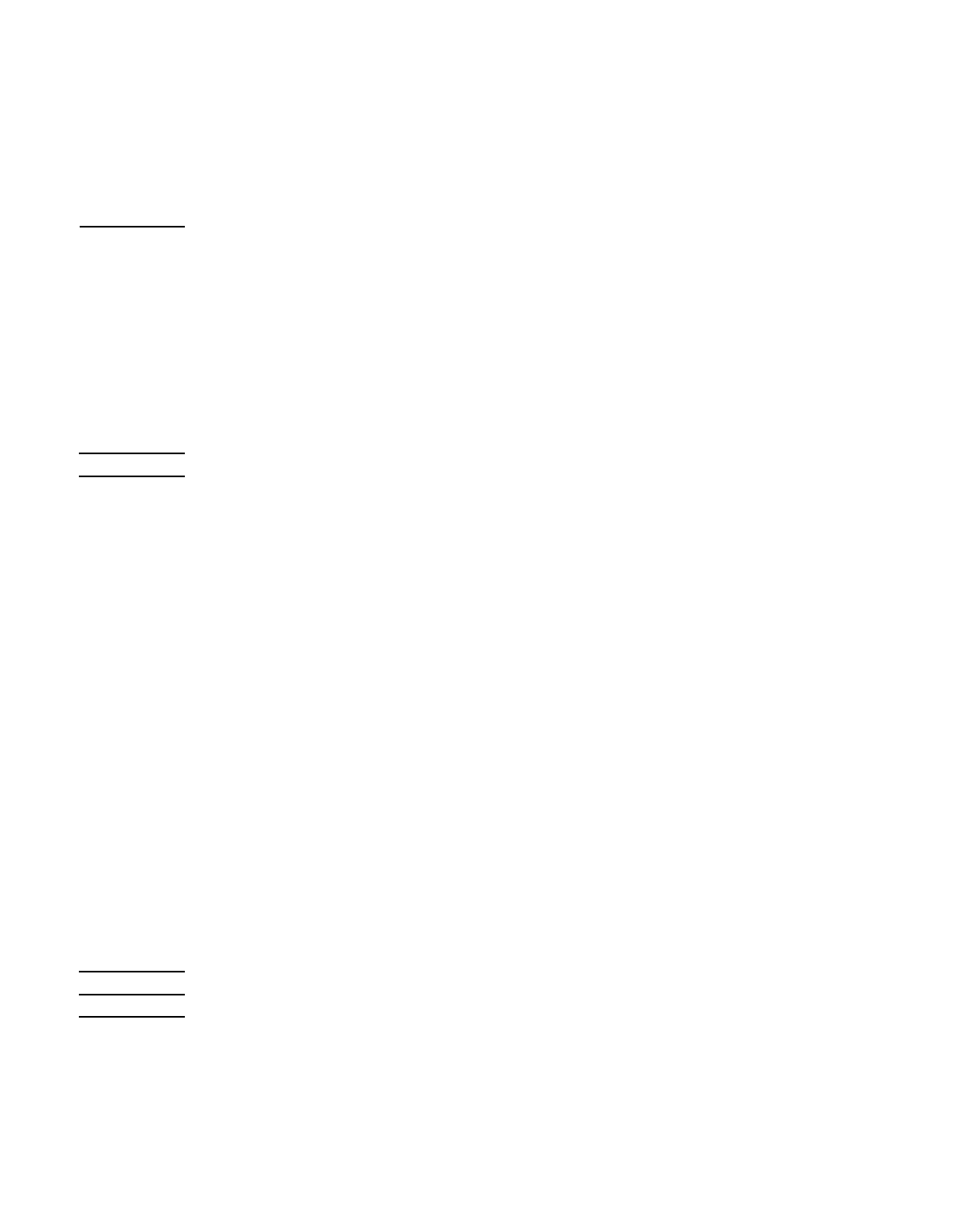## Directors Report

- Legal & Professional
	- o Spoke with Anne Seurynck about the Fraud policy
	- o Spoke with Anne Seurynck about creating a business continuity plan.
- Staffing
	- o I changed Joana's status from Maternity leave to unemployed.
- Scheduling
	- o No changes
- Upcoming Programs
	- o We finished Summer Reading
	- o We will hold our first zoom gaming program
- Community outreach
- Technology
	- o Spoke with ASK about data drops and modems in the new place
- Policy
	- o Fraud Policy was resubmitted for corrections
	- o Started working on the Business Continuity plan
- Continuing Education
	- o Attending several zoom meetings about reopening the library
- Projects
	- o Working on the move.
	- o Starting to pack up the library in preparation for the move
- Statistics
	- o Wireless use: 90
	- o Hoopla use: 136
	- o Libby use: 316
	- o Reference calls: 135
	- o Program attendance: 7
	- o New Patrons: 12
	- o Patron pickup/copies 88
	- o Circulation: 603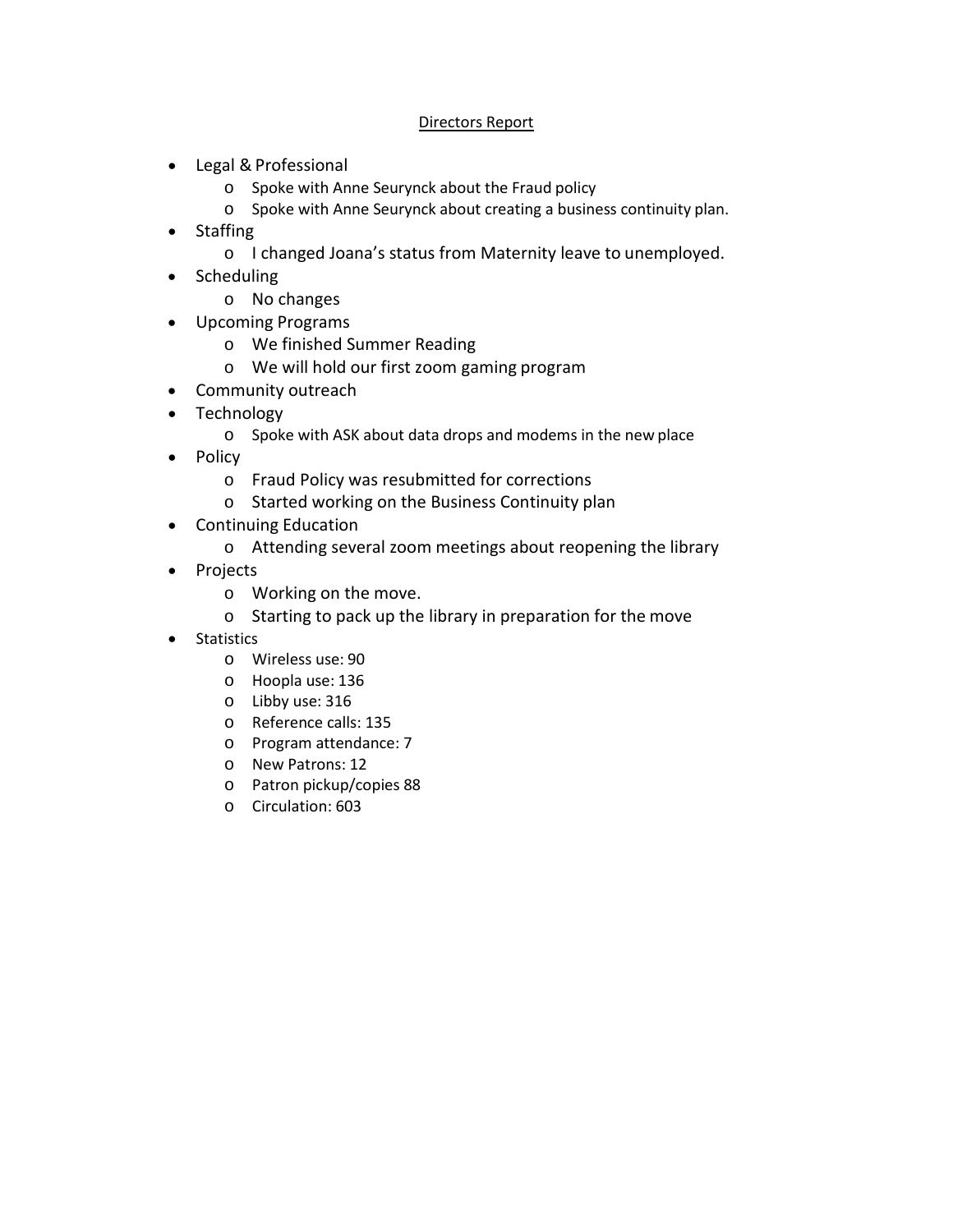## **Youth Services August 2020 Report**

### **Summer Reading**

Due to the pandemic 2020 Summer Reading was redesigned to offer an online option and a more traditional version. The traditional version allowed patrons to print off logs, or contact us to print for curbside pickup.

The number of participants was lower than last year. Most libraries were reporting summer reading numbers at about an 80% drop. Final numbers per level were:

| Children's 0-K       | 10 |
|----------------------|----|
| Children's 1-5 grade |    |
| Teen                 | 4  |
| Adults               | 14 |

## **Meetings/Conferences**

All meetings and conferences have been moved to virtual, during August I attended:

Early Childhood Literacy Coalition meeting MI Youth and Teen monthly meeting MI Youth Quest Summer Recap and Planning meetings PLOUD Drop in weekly meetings Stories, Songs and Stretches month long workshop Graphic Novel Panel meeting Hootsuite Social Trends meeting

## **Marketing**

During August I ordered items to create 250 COVID care bag giveaway for patrons. The bags will contain a facemask, a touch-free keychain device, and a hand sanitizer on a carabiner. At this time, we are thinking we will give these bags away at the new location grand opening.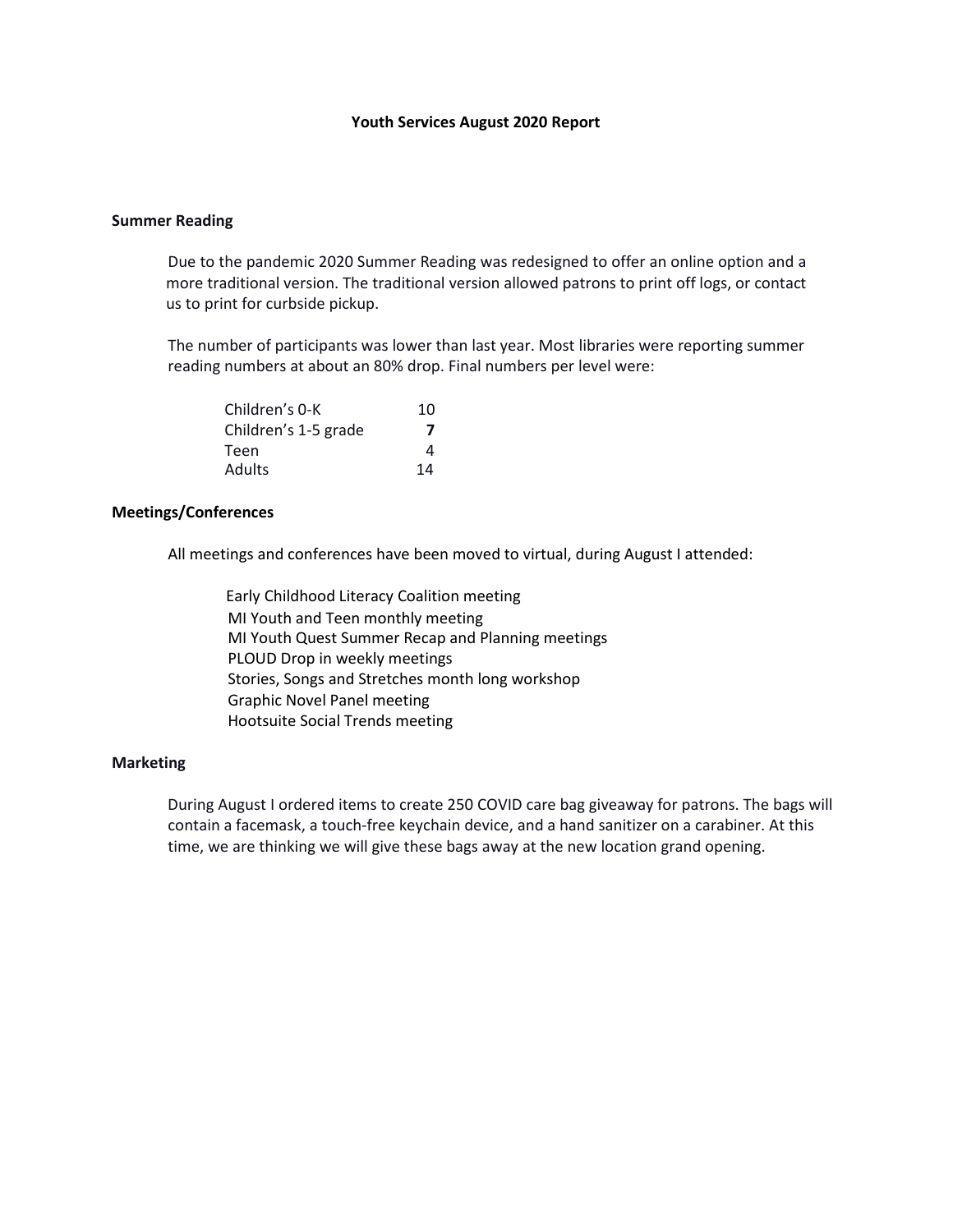#### Bath Township Public Library

#### **FRAUD PREVENTION POLICY**

#### **Section I. Overview**

This policy is designed to promote a healthy and ethical culture in the Bath Public Township Library (the "Library") for the benefit of both employees and patrons This policy addresses all aspects of fraud and corruption prevention, detection, and investigation for the Library Board of Trustees. For the employee, the policy reinforces the requirement that all staff act ethically in the performance of their duties and specifies controls and procedures intended to identify, reduce, and ultimately eliminate the Library's board and staff of exposure to potential losses from error, fraud, or corruption.

#### **Section II Policy Statement**

The purpose of this policy is to provide the formal, written stance of the Bath Township Public Library Board of Trustees (the "Library Board")on fraud and corruption and to provide a clear procedure for a consistent, transparent, and accountable approach to issues of corruption and fraud as they may arise from time to time. Additionally, this policy is meant to provide measures to both prevent fraud and corruption and to identify it readily if it should occur.

#### **Section III Fraud Prevention Committee**

The Library Board shall create a Fraud Prevention Committee ("Committee") made up of the commented [AMS1]: Does this work. The title of the section Library Director and two Board Members. Any Ceommittee member who is implicated in fraud or has a conflicting relationship with an accused perpetrator of fraud (e.g. spouse, child, sibling, partner, close friendship) must be recused from the investigation and a replacement must be chosen by the remaining committee members. The Ceommittee shall meet routinely to conduct Risk Assessment Reviews, analyze potential threats, implement practical policies for reducing fraud, and to respond to fraud when it occurs. The Committee may propose amendments to this policy to be considered by the Bath Township Library Board. Changes may be proposed at any time or after a Risk Assessment Review .

The Committee shall issue a quarterly report presented to the Library Board offering best practices and making all employees aware of any active, ongoing, or recently concluded investigations.

#### **Section IV Fraud and Corruption Risk Assessment Reviews**

The Ceommittee will conduct Etraud and Ceorruption Risk Assessment Reviews ("Reviews") to establish the Library's risk profile and to provide management with information to deal with fraud and corruption in a cost-effective way. At a minimum, the Risk Assessment Reviews must address both internal and external fraud and corruption risks (i.e. both employee and customer/patron fraud), and the potential for collusion from the dual perspectives of employee-employee and patron-employee. The Rreview shall also consider the sufficiency of internal financial controls. The Committee Library will conduct Risk Assessment Reviews annually, but more frequently as required. The Ceommittee shall solicit input from all employees and welcome feedback from patrons as it is offered. Following each review, the Ceommittee shall generate a report which will

was Fraud Prevention Committee but I agree that you change makes it more clear. Then, since we have defined the term, the "C" Committee can be used.

**Commented [KR2R1]:** Yes, it does.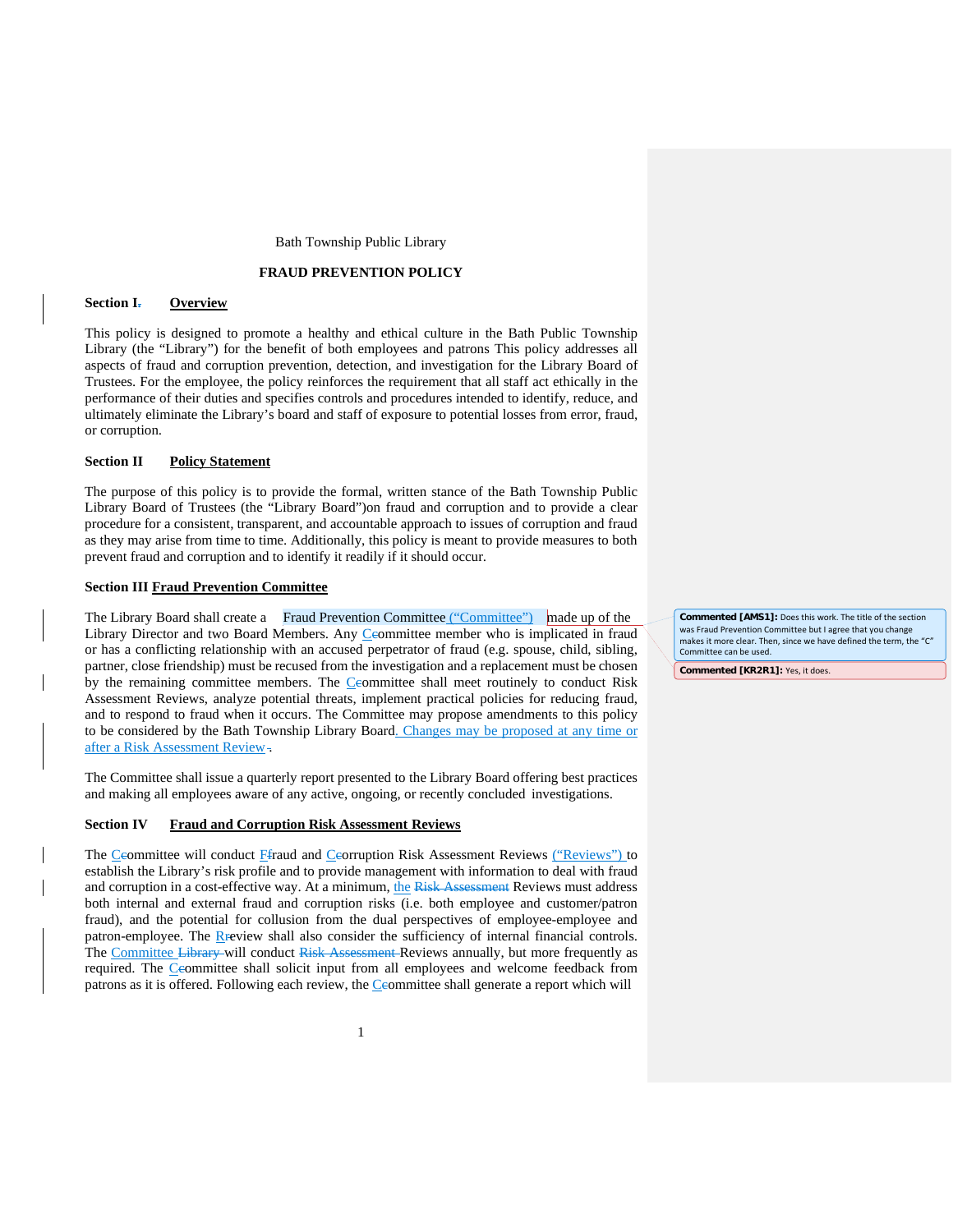be kept on file. The report shall be reviewed prior to the next official Rreview. AnyP-proposed policy changes or amendments may shall be supported by findings contained in the previous review.

#### **Section V Internal Financial Control**

The Library shall maintain internal financial and management controls which require employees to the following standards of practice. These controls include, but are not limited to, the following:

- Fraud-conscious hiring practices, including reference checks and verification of educational qualifications
- Segregation of financial duties and division of access point
- Routine inventory accounting
- Security of records, information systems, and cybersecurity
- Routine review of risk and risk management strategies
- Supervision and internal checks
- Consistency in training and chain-of-command
- Budget review and assessment

#### **Section VI Internal Audits**

Internal audits shall be implemented and shall include both routine and random audits intended to test compliance and the effectiveness of policies herein and hereafter implemented. The results of any audit must be reported to the Ceommittee with recommendations to address identified adverse trends or deficiencies. As part of an audit, all employees must be given the opportunity to provide feedback or insight to the perpetration of fraud within their positions. To promote transparency, all employee feedback as part of an audit shall remain anonymous and Ceonfidential to the extent permitted by law.

#### **Section VII Reporting Fraud and Corruption**

Employees may report matters of fraud or corruption at any time with any member of the Ccommittee. Any report shall be formally recorded in as much detail as appropriate. All matters reported in good faith will be thoroughly investigated using processes outlined in Section IX9. Any report which credibly alleges criminal activity shall be reported simultaneously simoatainously to the local police aand the Ceommittee. All reports, regardless of confirmation or whether action is taken, will be considered in the reviews described by Section  $\underline{IV4}$  and given appropriate weight at the discretion of the committee. Once the complaint has been review by the eCommittee it will be formally presented to the Library Bboard.

#### **Section VIII Report Outcomes**

The Library will take appropriate disciplinary action against any employee believed to have participated, perpetuated, or covered up fraudulent or corrupt conduct. Any criminal activity by employees or patrons will be reported to the police in compliance with the requirements of the Library Privacy Act. Noncriminal misconduct may be handled using internal policies or procedures, including but not limited to suspension or complete ban of library access or privileges,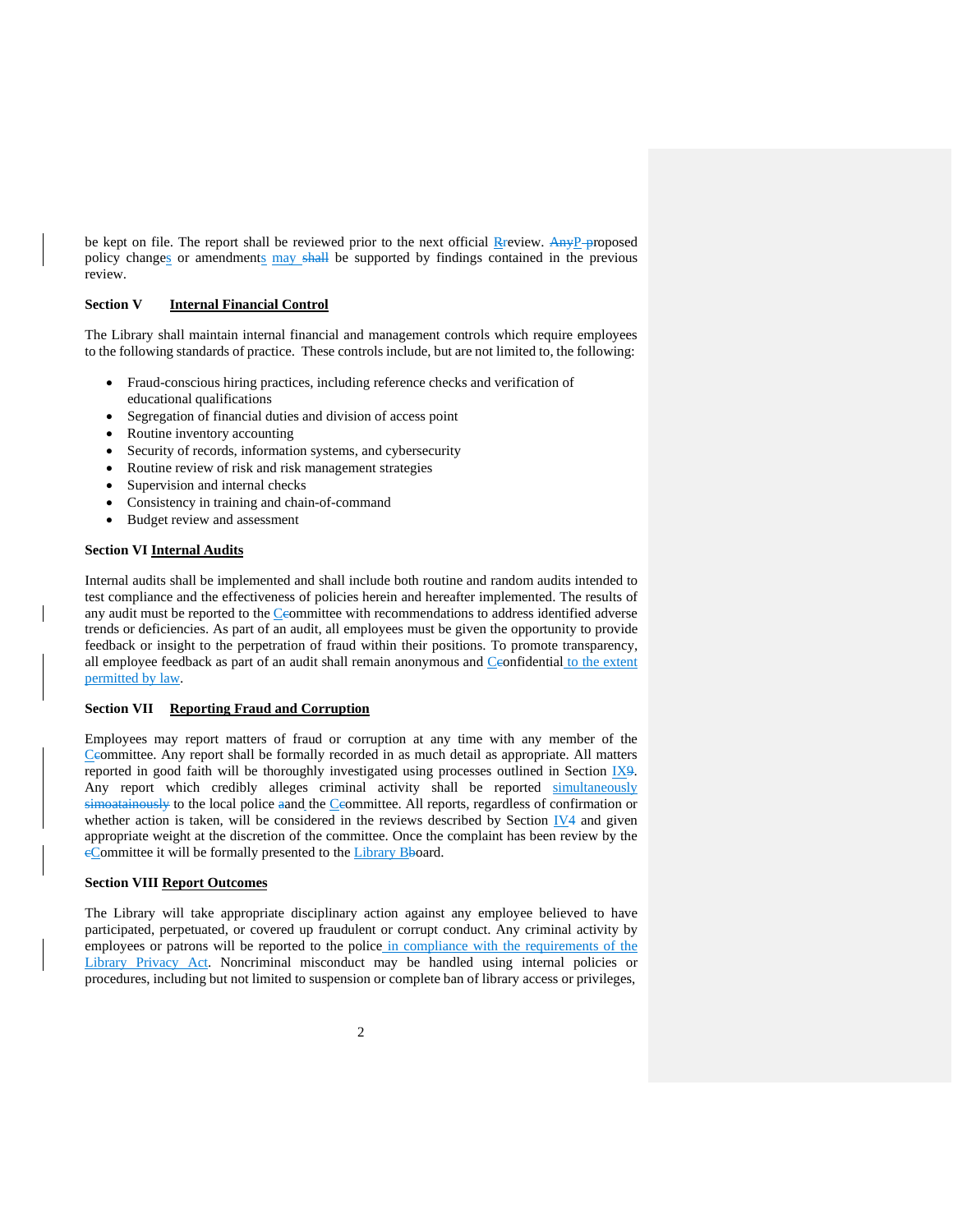and in the case of employees, suspension, or termination. The Library Board may choose to pursue civil action to recover any loss of public money or property.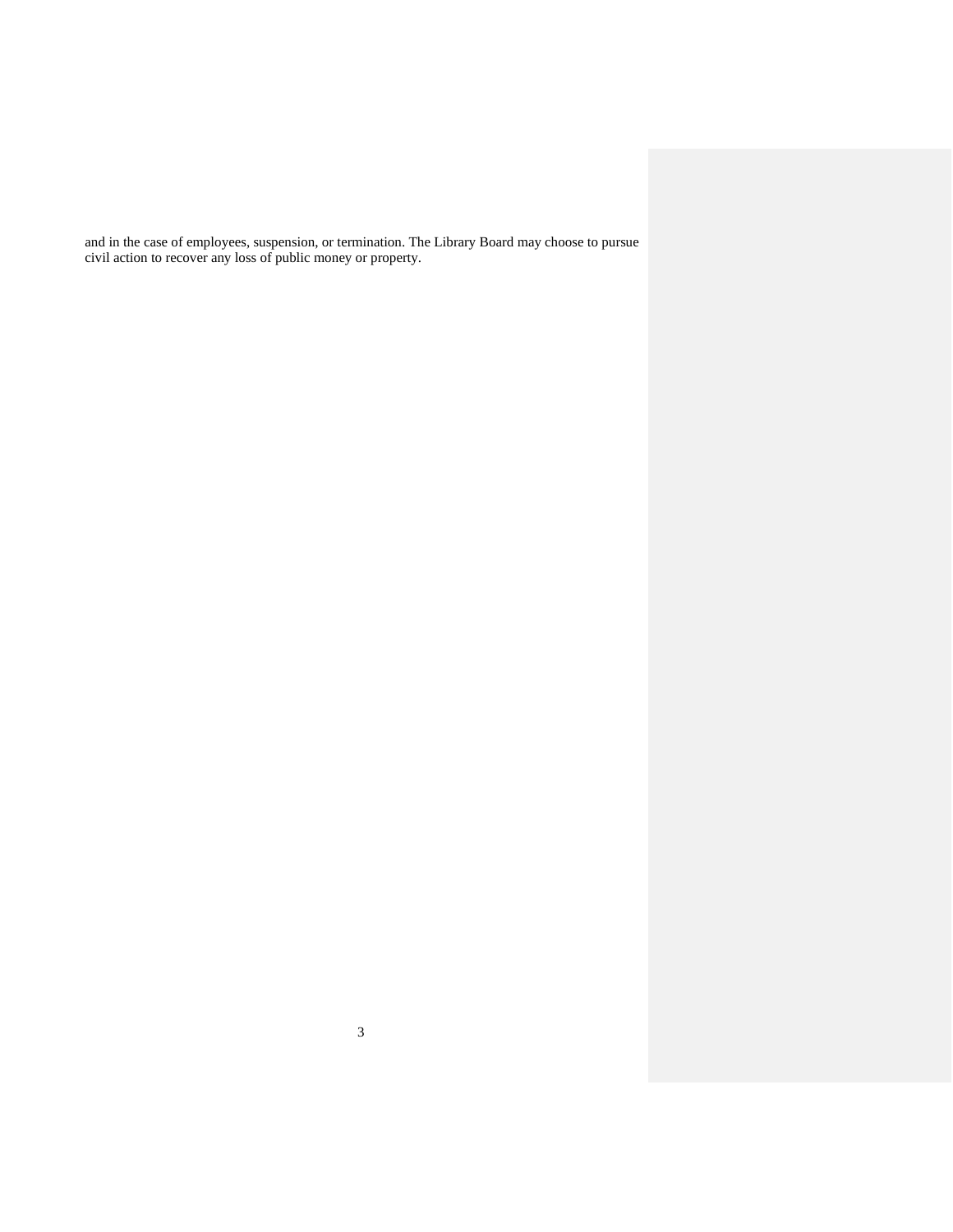#### **Section IX.A Initial Investigation**

Once fraud or corruption has been reported, it must be handled seriously and investigated competently and thoroughly. The information received during an investigation will be kept as confidential as possible as permitted by law, while still permitting the matter to be properly investigated and comply with applicable laws. The Library shall explore all reports of fraud or corruption through the committee. The committee shall:

- Record all reports received
- Provide notice to all parties involved of the allegations and the process
- Coordinate an initial investigation sufficient to make an initial assessment
- Ensure the investigating body has full access and cooperation
- Ensure that the investigation is thorough, impartial, fair, and unbiased
- Make an initial assessment of each report and determine whether:
	- o Immediate action may be taken, or
	- o Further investigation is needed, or
	- o The report lacks credibility and should be dismissed
	- o Keep all parties involved in the matter informed of the status, progress, and outcome of the investigation
- All initial investigations should be completed in a swift, timely manner
- Ensure that any recommendation or penalty is implemented as promptly as possible, including:
	- o Police involvement;
	- o Suspension;
	- o Termination;
	- o Removal;
	- o Ban from Access;
	- o Charges or Fines.
- If at the conclusion of the initial investigation a reasonable basis exists to believe that fraud or corruption has occurred, the committee shall either refer the matter to the police or continue with further investigation under Section 9.2.

#### **Section IX.B Further Investigation**

If the matter has been reported to the police at the conclusion of the initial investigation, further investigation may still be required at the discretion of the committee, as actions taken by the Library Board with respect to staff or patrons will be determined independently of any criminal investigation. If the recommendation after the initial investigation is further investigation, such further investigation must be pursued immediately. Under most circumstances, a decision to further investigate will require the services of an independent investigator which will be hired by the Library Board at the Library's expense. The committee shall work with the independent investigator to develop an Investigation Plan and shall cooperate to furnish all materials and provide such access as may be helpful to the investigation.

The committee and all library employees shall avoid involvement in any external investigation and shall not attempt to influence the investigation in any way. However, all employees shall cooperate with the investigation through any means reasonably requested.